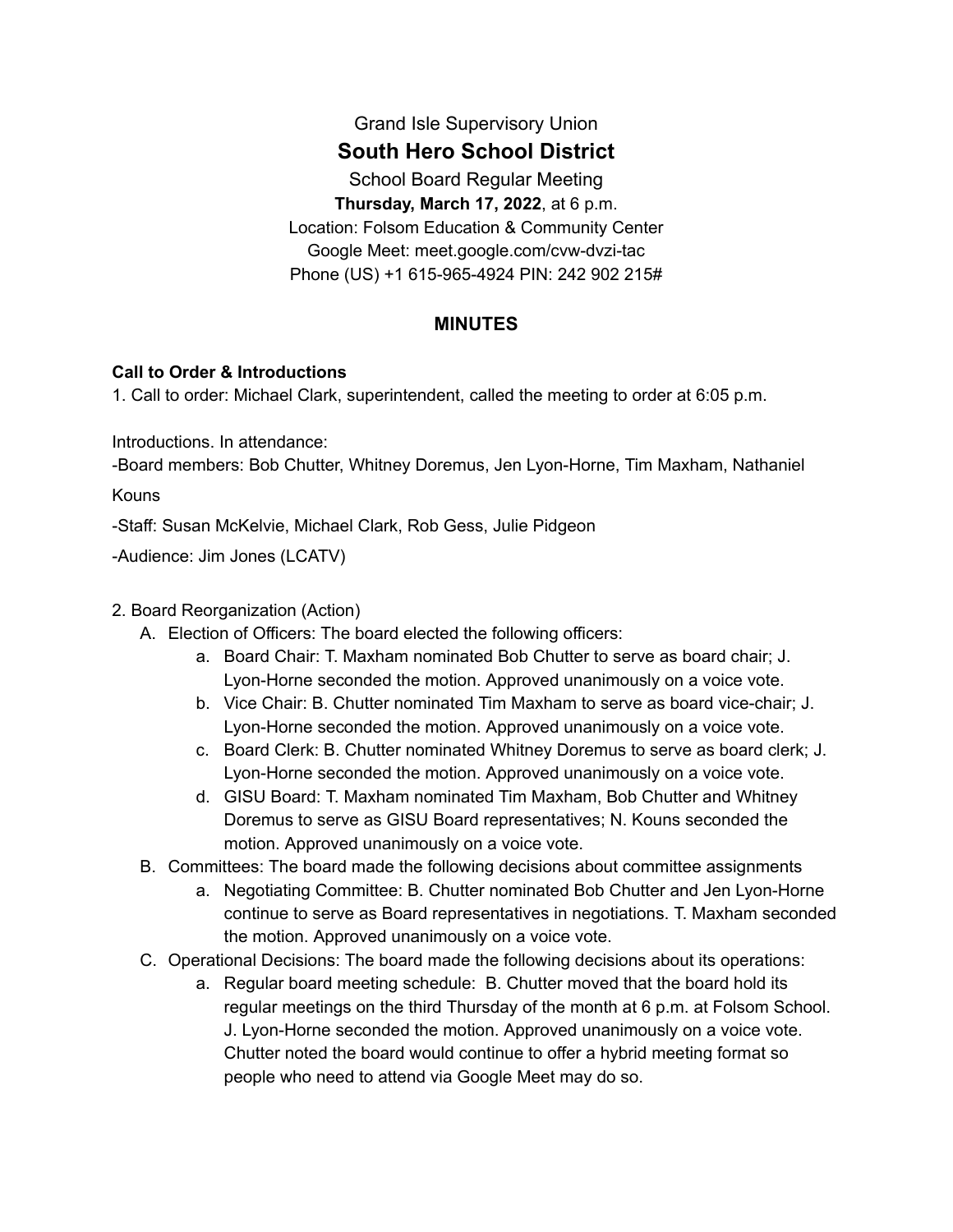- b. Designated posting places: B. Chutter moved the board's official posting places to be designated as the South Hero Town Office, U.S. Post Office in South Hero and Folsom School, as well as the GISU website. T. Maxham seconded the motion. Approved unanimously on a voice vote.
- c. Agree on the use of Robert's Rules (or Robert's Rules for Small Boards): B. Chutter moved that the board use Robert's Rules of Order for Small Boards for running its meetings. T. Maxham seconded the motion. Approved unanimously on a voice vote.
- d. Discuss Code of Ethics: B. Chutter referred members to the Code of Ethics for Vermont School Board Members. Chutter asked board members to sign the Code of Ethics either electronically or on paper.
- e. Communications Practices: M. Clark reminded board members to conduct business via the GISU email. He reminded them that the work they do as board members is open to public review. He encouraged them not to use private emails or texts for communication. He reminded board members that anything in a GISU email is subject to public request for information. Chutter said emails are for dissemination of information. Email is not for discussion. Discussion takes place in a public session. Clark said board members will receive communication that is sent to the GISU community, and he holds a community meeting and a staff meeting once a week. Chutter asked if the board could also receive Susan McKelvie's communications to Folsom families in the board packet.
- f. Board Development: Discuss board development opportunities and attendance. Chutter suggested the board discuss training for board members and come to agreement about expectations at the next meeting.
- g. Discuss local and statewide education advocacy responsibilities: M. Clark shared that board members will receive information from the superintendent, the Vermont School Boards Association and Legislature. Board members can share what they are learning about education with the community. Chutter said that as board chair, he will lobby when the board asks him to do so.
- h. Designate newspaper: B. Chutter moved that the board designate *The Islander* as the newspaper of record for the South Hero School District. T. Maxham seconded the motion. Approved unanimously on a voice vote.

# 3. Adjust the Agenda

M. Clark added a discussion of a minimum student day waiver request for the 2021-22 school year after a discussion of the school year calendar

### 4. Public Comments

N. Kouns expressed thanks to the Folsom staff for the efforts to bring back the 3rd and 4th grade play. Kouns also expressed gratitude for the way in which McKelvie and staff have constructed a robust curriculum that is starting to bear fruit. He said the community is fortunate to have Susan McKelvie at the helm.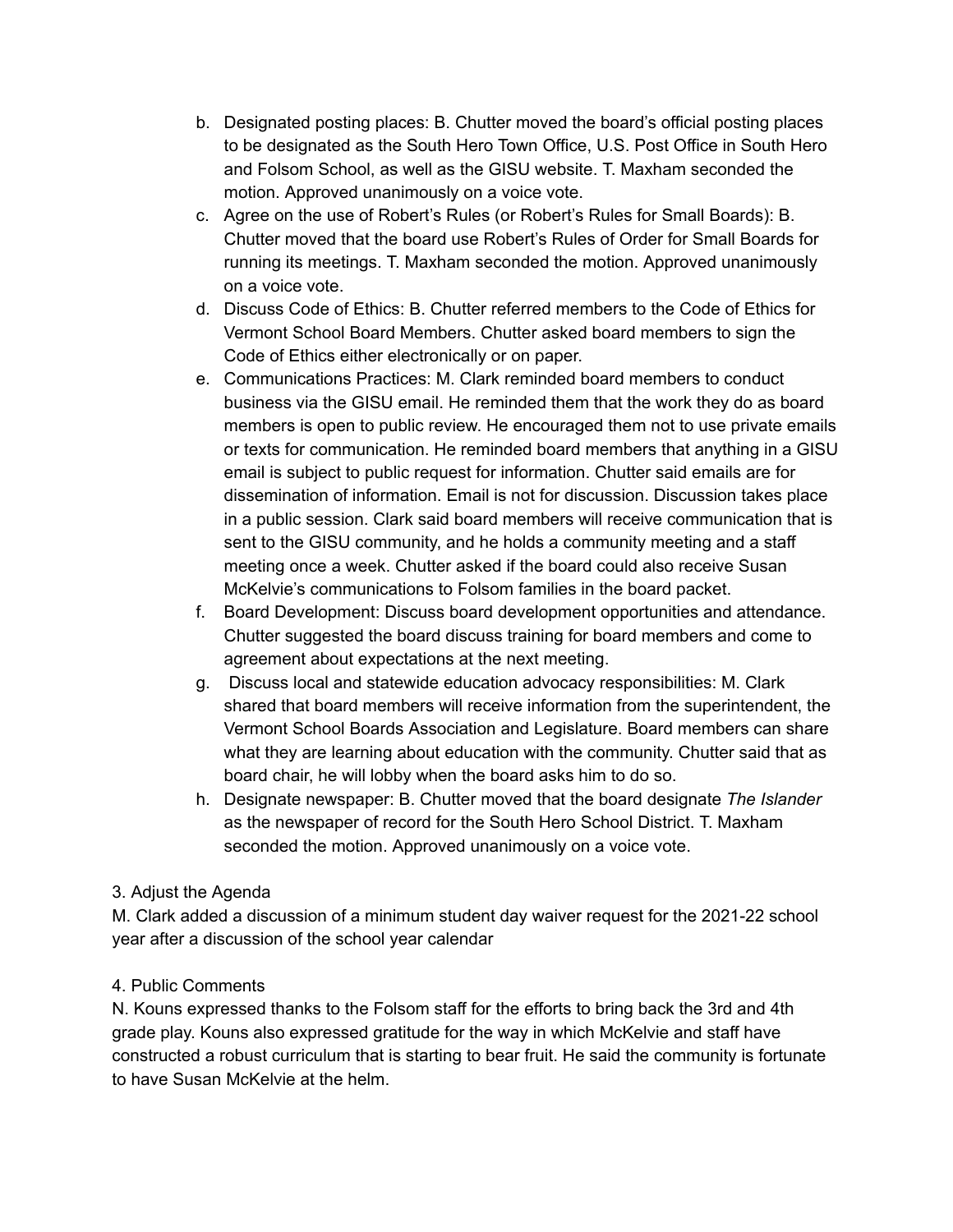- 5. Consent Agenda (Action)
	- A. Approve minutes from Feb. 17, 2022, and Feb. 24, 2022 meetings: T. Maxham made a motion to approve the minutes of the Feb. 17, 2022, and Feb. 24, 2022, meetings. J. Lyon-Horne seconded the motion. Approved unanimously on a voice vote.
	- B. Resignation of Lexi Wisnowski, Guidance Counselor: Clark informed the board that Wisnowski has resigned due to a move out of state. He has accepted her resignation, and the position is posted.

#### 6. Reports

A. Financial (R. Gess) (Action): Gess referred the board to the revenue summary. There were revenue gains, including some special education reimbursement. He said some vendors are adding fuel surcharges to bills, and he will be communicating to vendors that the district will not pay those surcharges. On food service, data on free and reduced lunches was submitted to the state. People who qualify will receive additional support from the state to purchase food. The USDA is offering funding for supply chain challenges; the GISU is receiving about \$13,000 to offset supply chain challenges with food. Folsom's allocation will be about \$2,800, and it needs to be spent on specific funds. Gess provided an overview of the financial responsibilities and information available to board members.

T. Maxham made a motion that the board received and reviewed the financial report 15425 of March 9, 2022. B. Chutter seconded the motion. Approved unanimously on a voice vote.

- B. Superintendent's (M. Clark): Clark thanked voters for approving the budget and for their support of education. He drew the board's attention to ESSER funding. He is holding a community meeting next Wednesday, March 23, to hear from the community about their hopes for ESSER spending. Maxham asked that McKelvie distribute the agenda for that community meeting in the Folsom newsletter.
- C. Principal's (S. McKelvie): McKelvie shared Folsom has not had a Covid case in 3 weeks, which is a tremendous relief. The masks optional policy is in its second week, and she said it has been a boost in morale to see the kids' faces. Report cards for Trimester 2 were sent home March 17, and the school has started Trimester 3. J. Lyon-Horne expressed appreciation for McKelvie's note home to parents recognizing the concern about "catching up," and the staff's goal of meeting students where they are academically, socially and emotionally and helping them progress. McKelvie shared the excitement of activities returning, including the middle school play.

### Board Business

7. Approval of Bills for Payment. B. Chutter made a motion to pay the bills in Batch #10582 totaling \$57,304.63. T. Maxham seconded the motion. Approved on a voice vote.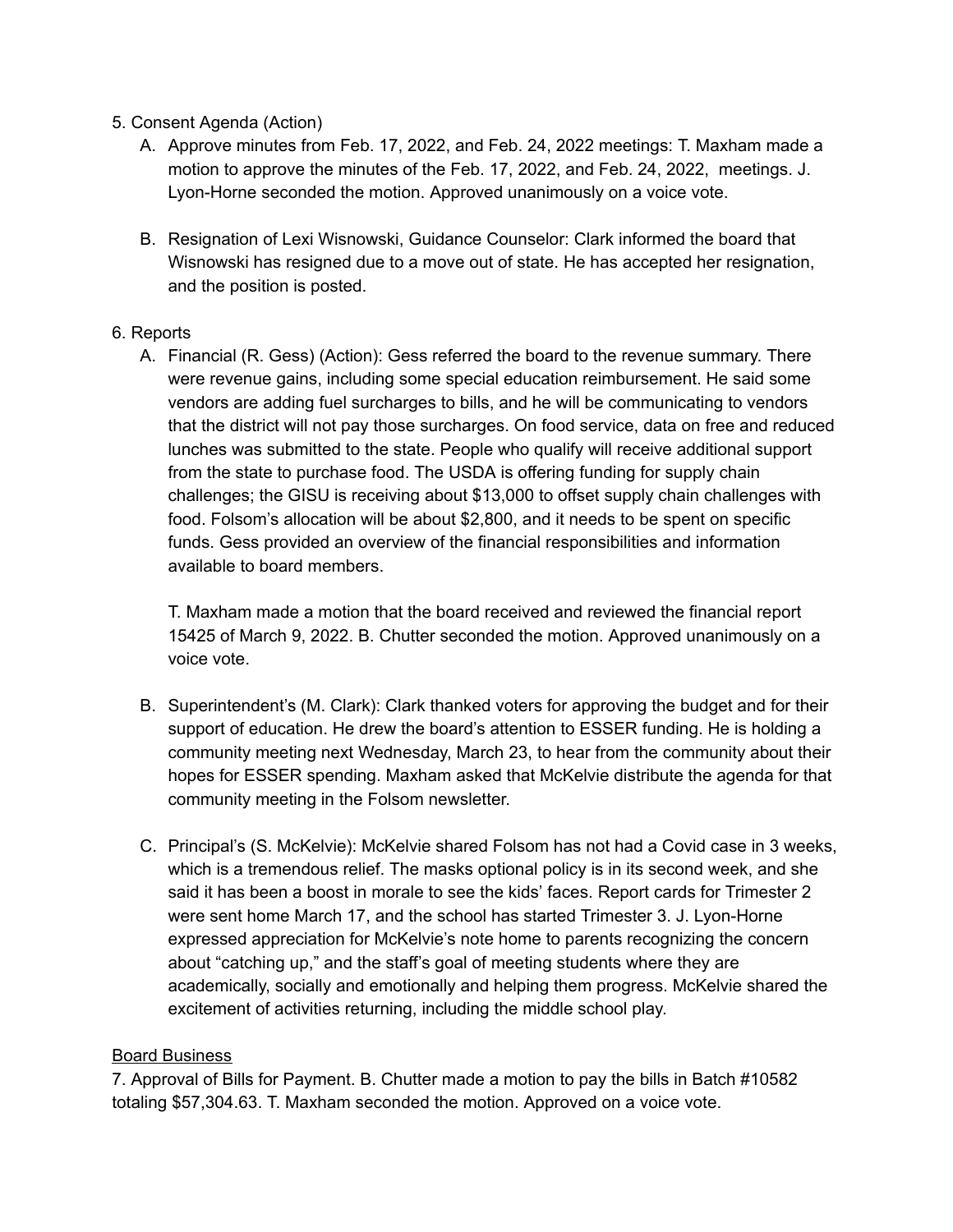8. Informational Meeting & Budget Process Review: Chutter shared that the informational meeting went well, and he thought the early dissemination of budget information in the Every Door Direct flyer that was mailed home is helpful. He also suggested the board continue to highlight big items in the budget in its report to the town. Clark said he appreciated S. McKelvie's providing pictures. Clark expressed appreciation to B. Chutter for his work proof-reading the flyer. Chutter said he hopes the information can be provided earlier for review. Clark acknowledged that would be helpful, but the district is often waiting for information from the state Agency of Education. Chutter said thank you to the community for approving their school budget.

9. Masking Guidelines: Folsom met the 80% vaccination requirement and was able to change its policy to mask optional two weeks ago. Clark thanked the community for working with the district. He also said the district has a supply of antigen test kits and masks if needed.

10. 2022-2023 Calendar: Clark shared that GISU belongs to the Champlain Valley region for calendar adoption. All the districts in the region must have a calendar with common student days. Clark presented two calendars to the board. One is the traditional calendar that has Indigenous Peoples Day off. An Alburgh Board member has requested students be in school on Indigenous Peoples Day to provide an opportunity for education. The proposal is that students will be in school on that day. The Friday before will be a day off, and the inservice that was scheduled for that Friday will be moved to Thursday. He will be asking permission from the Franklin-Grand Isle Tech Region for permission to change the GISU calendar to allow for Indigenous Peoples Day off. The Alburgh Board favors the change. The CIUUSD Board did not reach consensus about the change. Clark advocates that the district support this change as the Abnaki request it, and it aligns with the district's equity policy. Clark also pointed out that by statute, the authority to adopt the calendar resides at the GISU Board. Clark shared the district will have special programming on that day. Kouns and Doremus said they support the move. T. Maxham moved that the board support the calendar which has students in school on Indigenous Peoples Day, and J. Lyon-Horne seconded the motion. Approved unanimously on a voice vote.

11. School Days Waiver: Clark shared Folsom has missed 7 calendar days (4 days due to Covid and 3 days due to snow). By statute the school needs 175 student days, and it has 172 days with these closures. The options are for the school to ask the state for a waiver of 3 days, or to extend the school year 3 days. Clark asked the board whether it would like him to pursue a waiver with the state or make up the days. The last day is currently Monday, June 13. J. Lyon-Horne says she supports seeking a waiver. Kouns shared it's important for the board to think about quality over quantity. He said he prefers the school days remaining have quality instruction, and the board needs to think about the kids' needs. Chutter said he was glad to hear about the opportunities for summer camps. Chutter moved that the board request from the state a waiver of 3 student days for the 2021-22 school year. J. Lyon-Horne seconded the motion. Chutter said he believes there is a balance between robust summer programming vs. extended